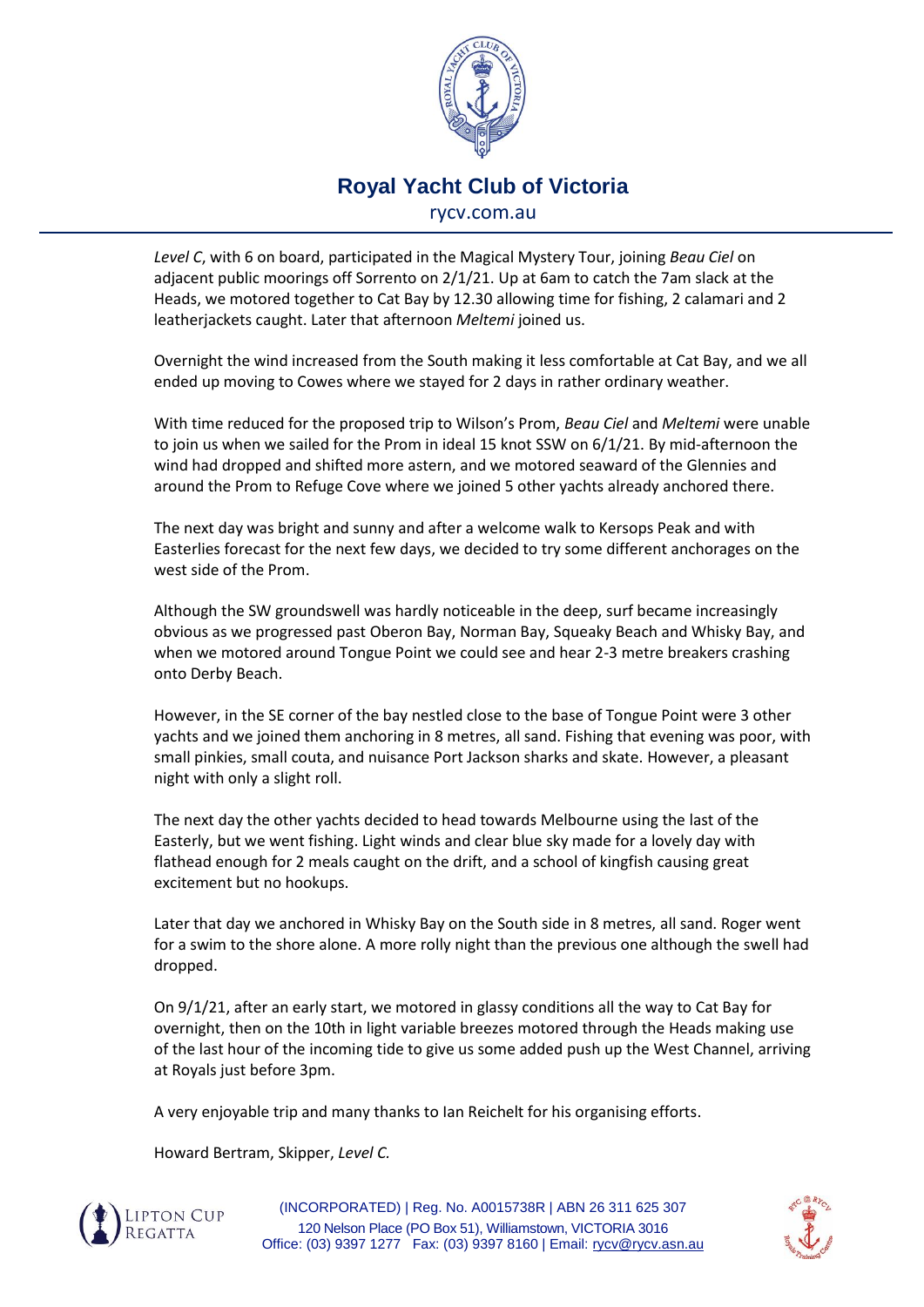

## **Royal Yacht Club of Victoria** rycv.com.au

Every summer we look forward to joining Rendezvous, the Royals cruising activity, at the start of the New Year. Mystery Cruise 2021 was marked with even greater anticipation after a year of isolation and restrictive sailing activity due to COVID.

*Sky* is a 9.8 metre timber boat built in Port Fairy (1985) by Doug Escot, a farmer, to a modified 'Adams' design. It has a proven pedigree of blue water sailing with multiple transits across Bass Strait; circumnavigating Tasmania and plying the east coast up to the Whitsundays. Cruising two handed and planned over a fortnight during the festive season when the crew is free of work commitments.

Generally, *Sky* departs at an earlier date than Rendezvous yachts in company which leave on the first weekend in January. Thus, the route is chosen on the weather forecast a week earlier. It is nevertheless hoped that a crossover could occur when *Sky* would join the rest of the company. Ian Reichelt is kept informed whenever mobile connectivity is available of our whereabouts and standing.

This year was the fourth such Cruise; 2018 - Flinders, Waratah Bay, Waterloo Bay; 2019 -Waratah Bay, Refuge Cove; 2020 - Flinders, Waratah Bay, Waterloo Bay, Deal Island, Flinders Island, Bicheno, Triabunna; 2021 - Apollo Bay, King Island, Three Hummocks, Stanley.

As expected, each cruise has its moments which in retrospect make the journey memorable and instructive on what to avoid in future. Running aground on a short cut to the channel at Corner Inlet and losing the dinghy in tow when rounding Cape Wellington in a blow in 2018 wasn't all that bright. Rendering assistance to another yacht in company which grounded at anchor on ebb tide at Waratah Bay was a more positive story in 2019. Loss of power on engine control panel and eventual hot-wire starting instructions from shore at Triabunna when stranded at fire ravaged Flinders Island in 2020 gave rise to some anxiety. (Back at home port traced the fault to a poor earth connection). On the more recent cruise, notable incidents were the mindfulness of other sea farers; Colin in Apollo Bay who organized berthing in a neighbouring pen and Mark a crayfish fisherman at Stanley who assisted with large mooring fenders protecting *Sky* against the wharf subject to tide range of 3m, then giving advice in tying up to laid up ferry in order not to have to tend to lines all night and next morning making his ute available to pick up fuel at Smithton because there is no service station at Stanley. All this, as well as drawing two large crayfish for us from his hold!

Also memorable was the sail back from Stanley catching the edge of a south westerly 25-30 knots. By nightfall, the seas had built up with the swell and wind waves